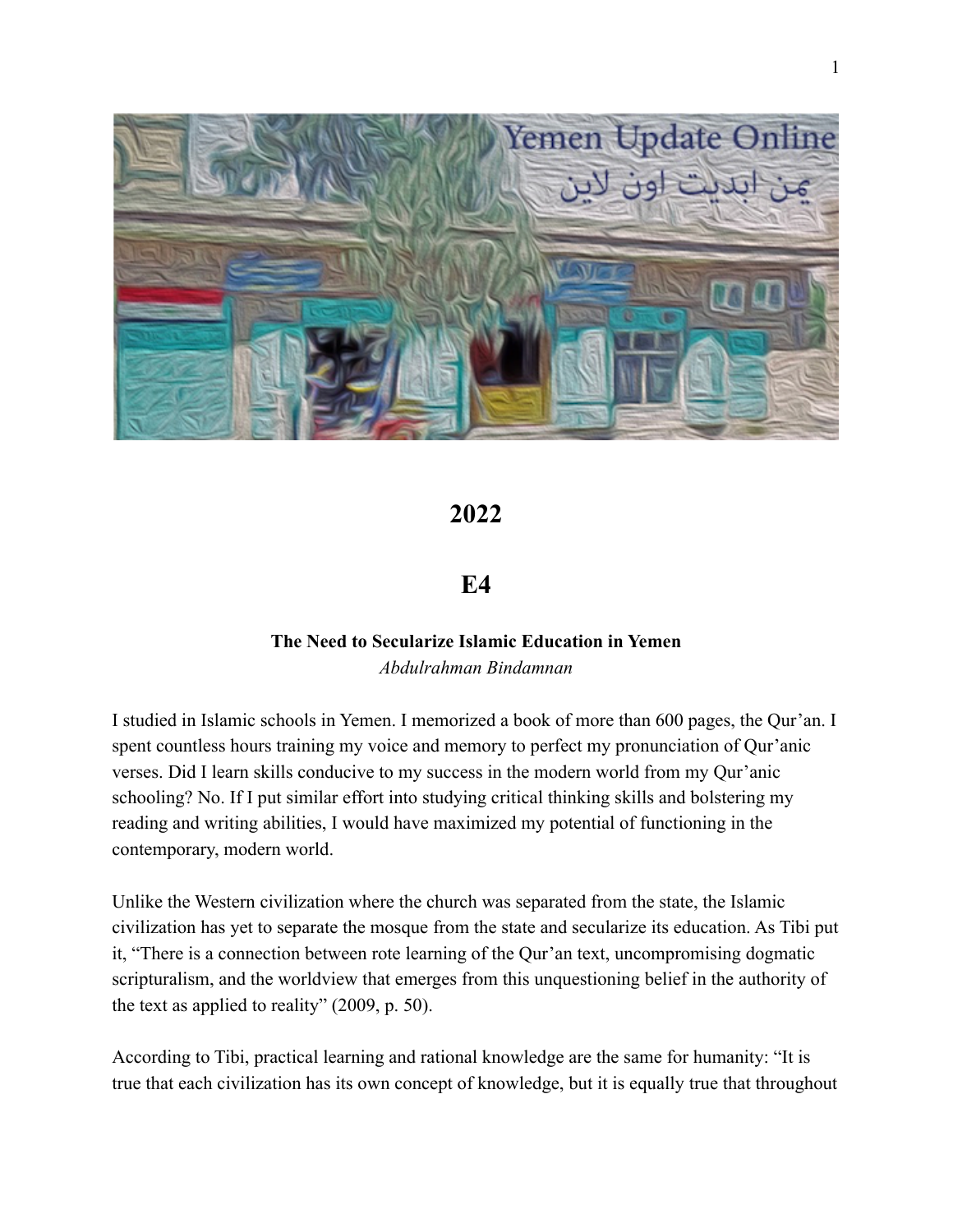the history of mankind there have been all kinds of cultural borrowings of knowledge in the process of cross-cultural fertilization" (2009, p. 69). He suggests that the issue of Qur'anic schools is not how they should be measured. Instead, they are predicated on a pedagogical philosophy concerned with divine reality rather than with secular matters. They are based on rote memorization, which does not equip students with 21st-century skills.

Knowledge based on rationality is indispensable for global citizens. Islamized education puts students in Yemen at a disadvantage in the global market. They struggle to be employed, both locally and globally. When I was applying for graduate school and corporate jobs, my professors advised me to disguise the fact that I memorized the Qur'an; they said that would not strengthen my candidacy. Admission committees and job employers want candidates who have skills and strong experiences conducive to generating economic values — not candidates who have memorized the Qur'an.

Islamized and Qur'anic schools are immutable (Tibi, 2001), which means that the system has to change from within. While Yemeni public schools teach robust religious curricula, the students need to learn literacy and numeracy skills, both of which are not adequately addressed by the existing curricula. Quite simply, rote memorization should be replaced with a curriculum that instills critical thinking skills in students. Further, when discussing the topic of Islamic education, the struggle between two historical schools of thought — the rational philosophers (primacy of reason) and orthodox scholars (primacy of revelation) — should not be evaded but rather addressed. The two schools have been in a fierce war between the 8th and 12th centuries. In the eve of the European renaissance, European scholars learned from the rational Muslim philosophers, not from the orthodox. Therefore, when Tibi calls for the secularization of Islamized education, he is not introducing something Western nor foreign. Instead, he is proposing a curriculum that has a flourishing precedent in the Islamic civilization (Tibi, 2001, p. 188).

To guard against misinterpretation, I must conclude with a caveat: Please note that the problem is neither with Islam nor Qur'an as a source of spirituality. Instead, the rote pedagogy by which Islam and the Qur'an are taught in Yemen is arguably ineffective. It fails to develop the critical skills to pursue general knowledge and to understand the message of Islam and Qur'an. It is within these cautionary remarks that my critique should be understood.

When I started my secular education in U.S. higher education institutions, my Islamic knowledge was not relevant: I could not build on what I have learned in Islamic schools. If I received robust secular education — similar to what Tibi is advocating — I would have a smoother college experience. I would have followed a helpful track of development that will enable me to achieve